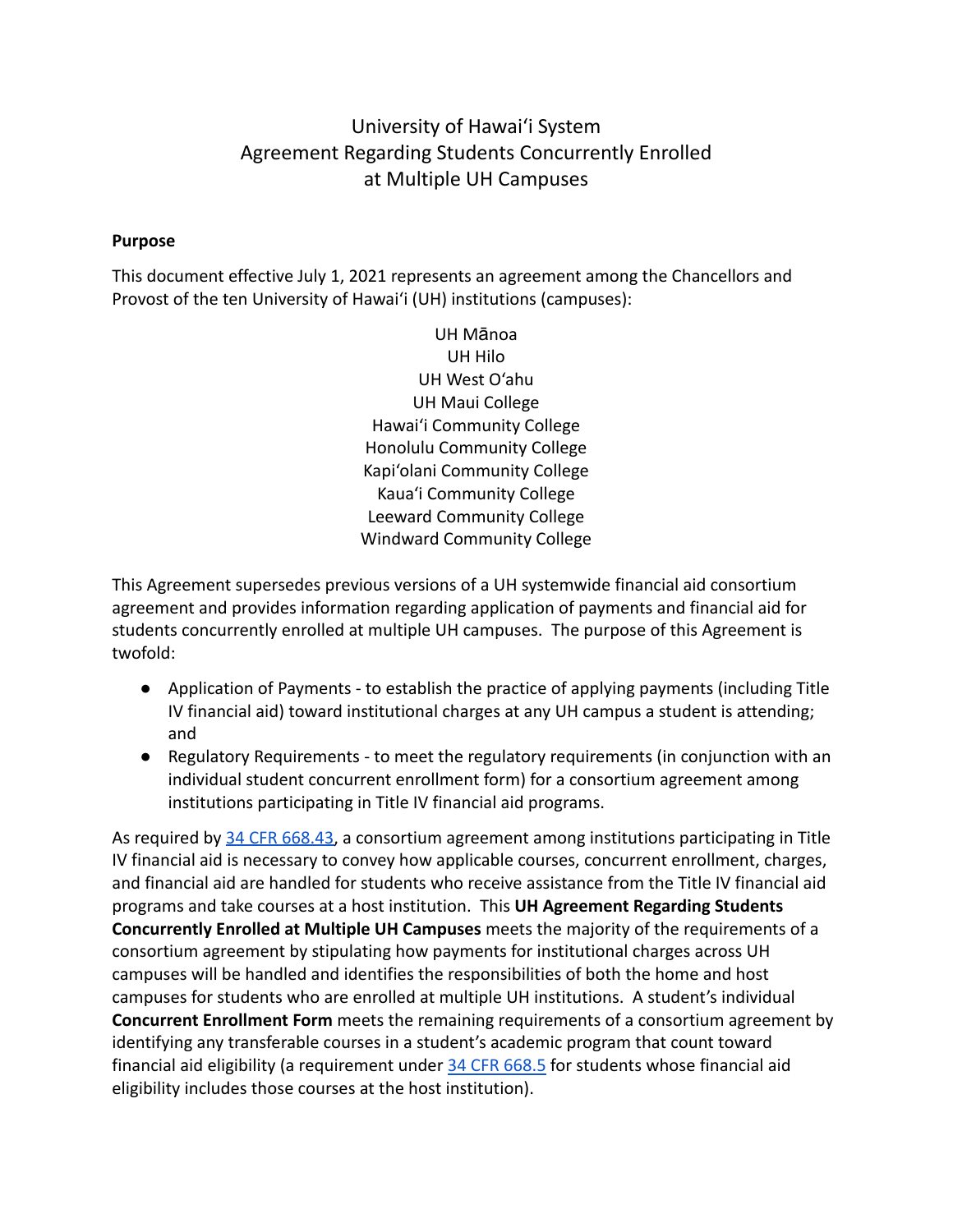It is anticipated that once the UH Course Program of Study (CPoS) process has been implemented at all UH campuses, it will be expanded to confirm the host UH campus courses that count toward a student's academic program. At that time, a concurrent enrollment form will no longer be necessary and this UH Agreement Regarding Students Concurrently Enrolled at Multiple UH Campuses can be replaced by a new agreement that relies on the CPoS process for identifying the transferable courses at the host institution rather than an individual student's concurrent enrollment form.

#### **Definitions**

- 1. Home UH Campus The Home UH Campus is the institution where the student is enrolled in a degree or certificate program. Per federal regulations, a student is permitted to be eligible for financial aid at only one Home Campus at any given time.
- 2. Host UH Campus The Host UH Campus is the UH institution where the student is taking courses in addition to any courses at the Home UH Campus. The student must meet admissions requirements of the Host UH Campus, if applicable.
- 3. Concurrent Registration Concurrent Registration is the course registration at the student's Home UH Campus and at one or more Host UH Campuses (i.e., other UH campus(es)).
- 4. **UH Application of Payments Procedure** The UH Application of Payments Procedure is a payment process specified by the Associate Vice President for Budget & Finance/Controller that is used to apply payments to charges at UH campuses. Payments are applied to outstanding student charges, which prioritizes tuition, housing, and mandatory fees.
- 5. Institutional Charges The term "institutional charges," also referred to as "allowable charges'' in the Title IV regulations [[34 CFR 668.164](https://www.law.cornell.edu/cfr/text/34/668.164)], refers to tuition and mandatory fees, along with any items for which the institution routinely debits the students' ledger accounts for the amount of the charge.

#### **UH Bursar's Office Application of Payments Procedure**

#### [http://www.fmo.hawaii.edu/student\\_accounts/#tab4](http://www.fmo.hawaii.edu/student_accounts/#tab4)

The ten UH institutions all fall under the same Hawai'i State Board of Regents governing body, which allows for a single, systemwide UH Application of Payment Process. The UH Application of Payment Process identifies the cash management process for applying financial aid payments toward institutional charges for students enrolled at multiple UH campuses. The application of payment process applies to all UH students, regardless of whether or not a student chooses to apply for maximum financial aid eligibility consideration by completing a Concurrent Enrollment Form. Effective Fall 2021:

1. Payment will be applied to tuition, housing, meal plan, and certain institutional and mandatory fees, in that order. Charges and mandatory fees are applied to students' accounts based on UH Regents and UH Executive policies and are subject to change [See [UH RP 6.203](http://www.hawaii.edu/policy/docs/temp/rp6.203.pdf) and [UH EP 6.208](https://www.hawaii.edu/policy/?action=viewPolicy&policySection=ep&policyChapter=6&policyNumber=208)]. Other institutional fees are applied to students'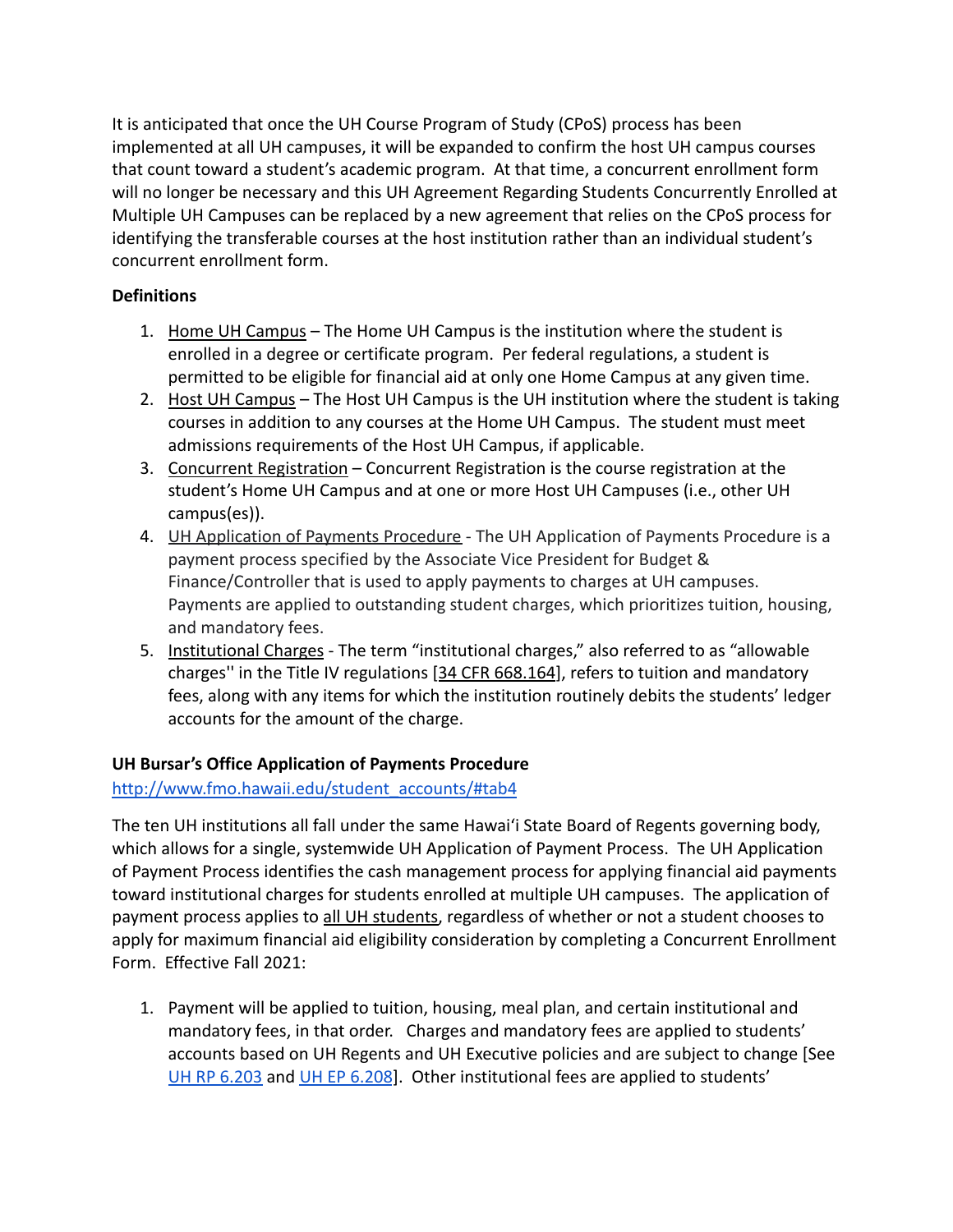accounts based on the definition of institutional charges for Title IV purposes in the Higher Education Act [See [OPE Announcement 2019-03-05](https://fsapartners.ed.gov/knowledge-center/library/electronic-announcements/2019-03-05/ope-announcements-subject-determining-prorated-amount-charges-associated-payment-period)].

- 2. Payment will be made to Home UH Campus by financial aid detail codes such as Pell grant, Subsidized Loans, and Unsubsidized Loans related to Home UH Campus by priority coding. Priority coding will pay tuition, housing (if applicable), and institutional fees at the Home UH Campus, then the Host UH Campus will receive the remainder of financial aid to pay any outstanding tuition, housing (if applicable), and mandatory or institutional fees, in that order.
- 3. Any remaining credit from financial aid will be refunded to the student through their Home UH Campus [See [UH AP 8.770 Student Refund Policy](http://www.hawaii.edu/policy/?action=viewPolicy&policySection=ap&policyChapter=8&policyNumber=770)].

#### **General Information**

- 1. Home UH Campus Enrollment Requirement In order for the student to be considered for any amount of federal financial aid, the student must enroll in a minimum number of credits at the Home UH Campus according to the policy at that campus.
- 2. Required Concurrent Enrollment Form In order for courses taken from a Host UH Campus to be calculated into financial aid eligibility under this Agreement, students must complete a financial aid Concurrent Enrollment Form obtained from the Home UH Campus.
- 3. Confirmation of Course Transferability By approving the Concurrent Enrollment Form, the Home UH Campus confirms that the Host UH Campus course(s) upon successful completion are expected to be transferable into the student's eligible program at the Home UH Campus.
- 4. Enrollment Status Changes It is the responsibility of the student to inform the Home and Host UH Campuses of any changes in enrollment that impact financial aid eligibility after completion of the Concurrent Enrollment Form. The Home UH Campus is responsible for confirming initial attendance/participation in courses that are applicable for financial aid eligibility and for monitoring changes in enrollment at both the Home UH Campus and the Host UH Campus for students receiving aid under the financial aid Concurrent Enrollment Form.
- 5. Cost of Attendance The student shall be assessed for the UH Board of Regents' approved tuition and appropriate fees, and other applicable cost of attendance budget amounts, of the Home and Host UH Campuses offering the particular course(s).
- 6. Institutional Charges UH policy for institutional charges  $[RP 6.210]$  $[RP 6.210]$  $[RP 6.210]$  states that any financial aid will be applied toward institutional charges at all UH campuses according to the UH Bursar's Office priority regarding the application of payments policy detailed above.
- 7. Return of Title IV Funds (R2T4) -- If at any point during an academic term the student's enrollment status changes, the student may be required to pay back any financial aid awarded according to the UH Withdrawal and Return to Title IV Financial Aid Policies of the Home UH Campus.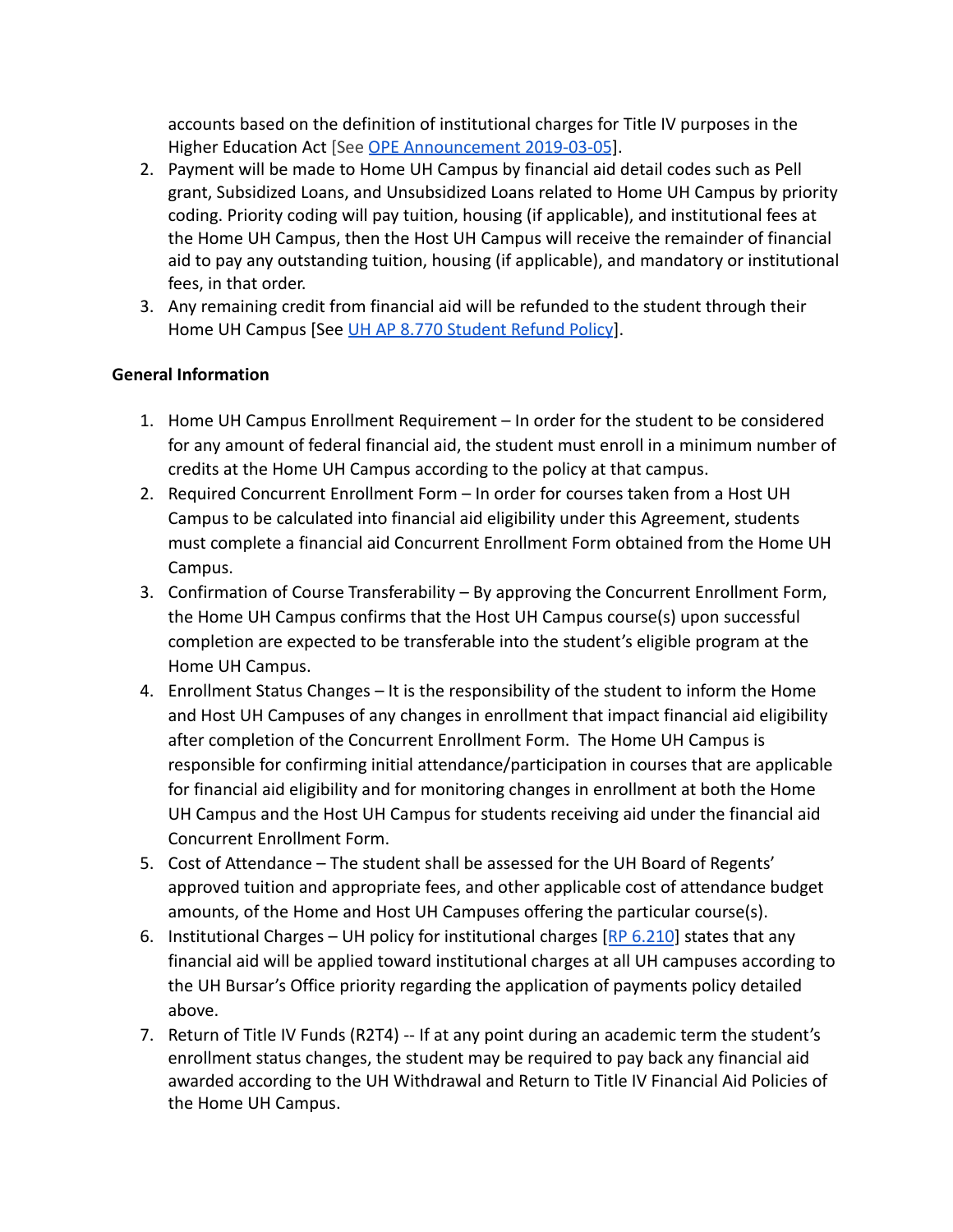#### **Home Campus Responsibilities**

- 1. Financial Aid Eligibility Determination For students who have an approved Concurrent Enrollment Form, the Financial Aid Office at the Home UH Campus shall be responsible for determining financial aid eligibility based on the combined credits at both the Home and Host UH Campuses and for awarding student financial aid and for making adjustments in financial aid due to enrollment changes.
- 2. Financial Aid Disbursements For students who have an approved Concurrent Enrollment Form, the Financial Aid Office at the Home UH Campus shall be responsible for disbursing financial aid and may seek information or assistance from the Host UH Campus Financial Aid Office as needed in order to obtain information necessary to process those disbursements.
- 3. Satisfactory Academic Progress For students who have an approved Concurrent Enrollment Form, the Financial Aid Office at the Home UH Campus shall be responsible for monitoring the student's academic progress and continued eligibility for financial aid, with the assistance as needed from the Host UH Campus.
- 4. Return of Title IV (R2T4) Funds For students who have an approved Concurrent Enrollment Form, the Financial Aid Office at the Home UH Campus shall be responsible for any required R2T4 calculation and Return of Federal Title IV Funds according to Federal requirements and deadlines if the student withdraws from courses that constituted the student's enrollment status.
- 5. Enrollment Reporting For students who have an approved Concurrent Enrollment Form, the Home UH Campus Registrar Office shall be responsible for reporting the student's combined enrollment status.
- 6. Last Date of Attendance For students who have an approved Concurrent Enrollment Form, as required by Federal regulations, the instructor of the Host UH Campus course(s) may be asked to provide the last date of participation in an academically-related activity for determination of the effective date of the student's withdrawal. It is the responsibility of the Home UH Campus to obtain this information.

#### **Host Campus Responsibilities**

- 1. Enrollment Verification and Related Information The Host UH Campus shall be responsible for assisting as needed in any verification of changes in enrollment for students who have an approved Concurrent Enrollment Form. The Host UH Campus shall provide the student's grades, tuition and fee charges, and other relevant information to the Home UH Campus upon request.
- 2. Last Date of Attendance For students who have an approved Concurrent Enrollment Form, as required by Federal regulations, the instructor of the Host UH Campus course(s) may be asked to provide the last date of participation in an academically-related activity for determination of the effective date of the student's withdrawal.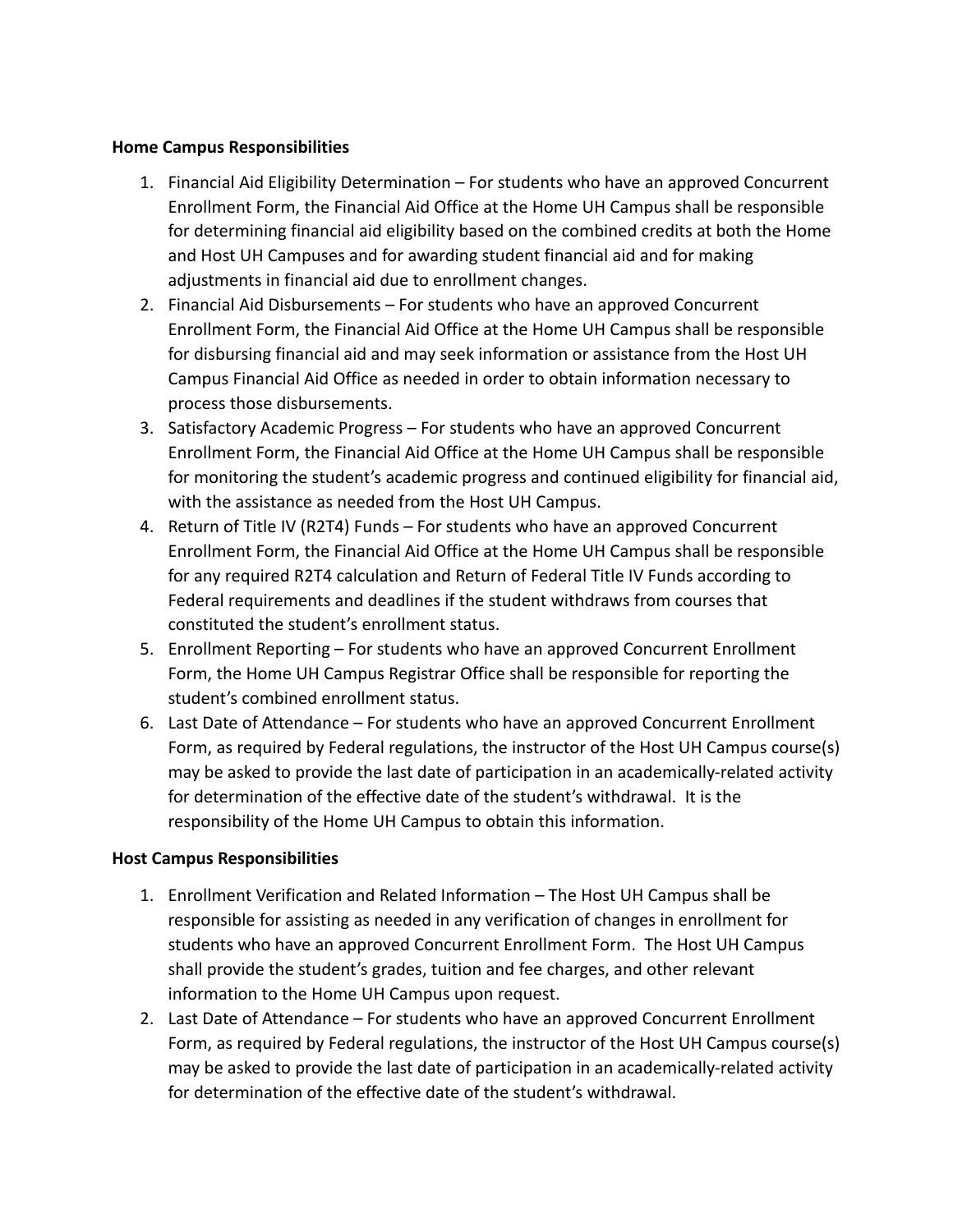Michael Bruno

Michael S. Bruno Provost, UH Mānoa

Macnette K.P. Benham

Maenette K. P. Ah Nee Benham Chancellor, UH West O'ahu

Kunchler

Karen C. Lee **Chancellor, Honolulu Community College** 

hann

Louise Pagotto Chancellor, Kapi'olani Community College

Carlos Peñaloza **Chancellor, Leeward Community College** 

Bonnie D. Irwin Chancellor, UH Hilo

Schmeaux rachel

**Rachel Solemsaas** Chancellor, Hawai'i Community College

 $\bar{C}$ 

Lui Hokoana Chancellor, UH Maui College

Jonkh. Dag

Joseph Daisy Chancellor, Kaua'i Community College

**Ardis Eschenberg Chancellor, Windward Community College**